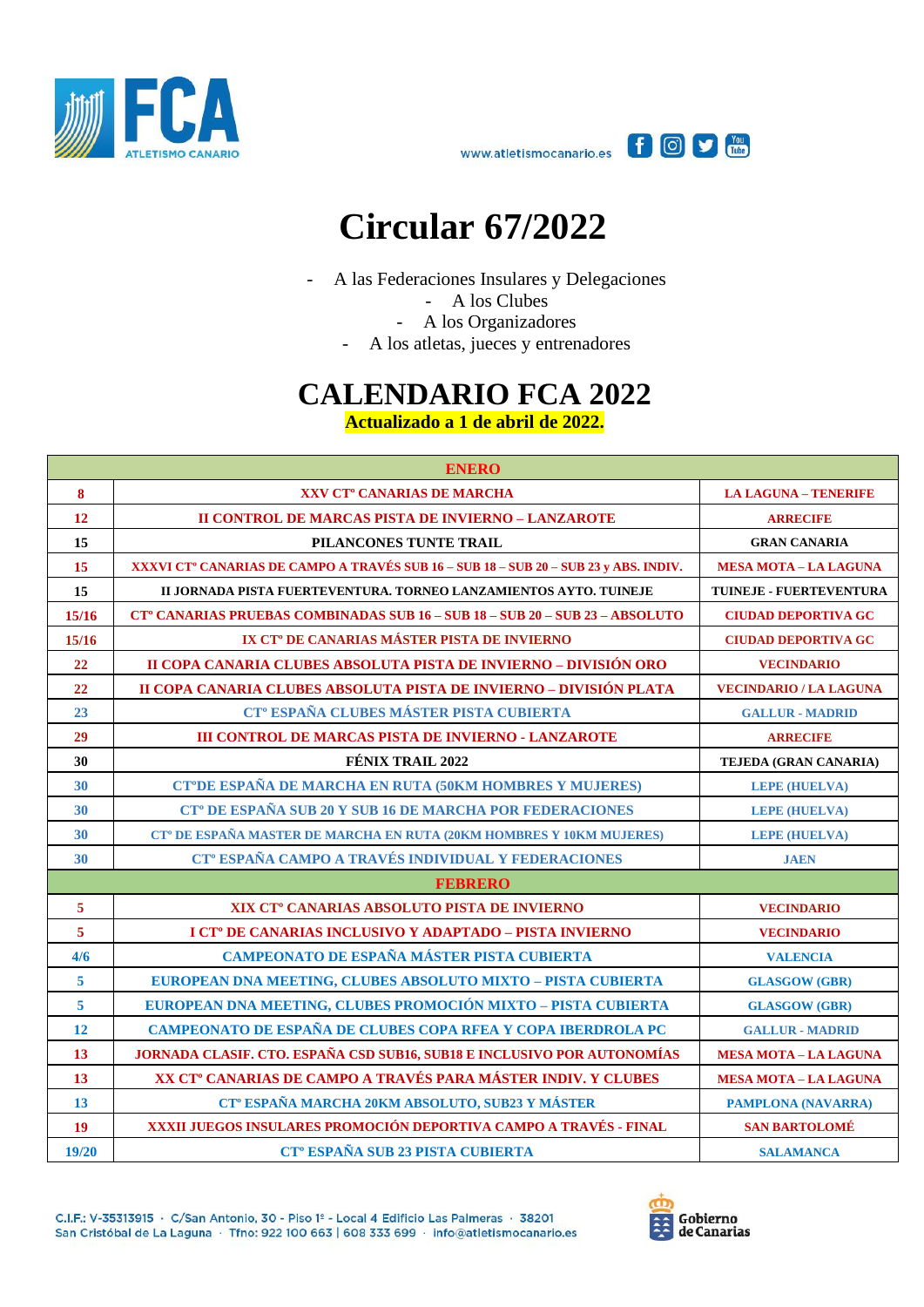





| 20                      | CT <sup>°</sup> ESPAÑA RUTA ½ MARATÓN Y 5KM – ABSOLUTO Y MÁSTER                      | <b>PATERNA (VALENCIA)</b>         |
|-------------------------|--------------------------------------------------------------------------------------|-----------------------------------|
| 25/27                   | CT <sup>°</sup> ESPAÑA PISTA CUBIERTA ABSOLUTO                                       | <b>OURENSE</b>                    |
| 26                      | II COPA CANARIA CLUBES MÁSTER                                                        | <b>LA LAGUNA - TENERIFE</b>       |
| 26                      | I COPA CANARIA CLUBES SUB20                                                          | <b>LA LAGUNA - TENERIFE</b>       |
| 27                      | CT <sup>°</sup> ESPAÑA LANZAMIENTOS LARGOS INVIERNO                                  | <b>MOTRIL (GRANADA)</b>           |
|                         | <b>MARZO</b>                                                                         |                                   |
| $\overline{\mathbf{4}}$ | I CONTROL DE MARCAS AIRE LIBRE - LANZAROTE                                           | <b>ARRECIFE</b>                   |
| 5/6                     | CT <sup>°</sup> DE CANARIAS MÁSTER LANZAMIENTOS LARGOS                               | <b>TUINEJE - FUERTEVENTURA</b>    |
| 5/6                     | CT <sup>°</sup> DE CANARIAS DE LANZAMIENTOS LARGOS SUB16, SUB18, SUB20, SUB23 Y ABS. | <b>TUINEJE - FUERTEVENTURA</b>    |
| 5/6                     | CT <sup>°</sup> ESPAÑA SUB 18 PISTA CUBIERTA                                         | <b>VALENCIA</b>                   |
| $\sqrt{5}$              | TRANSGRANCANARIA MARATÓN                                                             | <b>GRAN CANARIA</b>               |
| 12                      | <b>CT° CANARIAS DE CAMPO A TRAVÉS CAT. MENORES (SUB 8 - SUB 10 - SUB 12 - SUB 14</b> | <b>HOYA MORCILLO -EL HIERRO</b>   |
| 12/13                   | CT <sup>°</sup> ESPAÑA SUB 20 DE PISTA CUBIERTA                                      | <b>ANTEQUERA</b>                  |
| 13                      | CT <sup>°</sup> DE ESPAÑA CSD EN EDAD ESCOLAR DE CAMPO A TRAVÉS                      | <b>GETAFE (MADRID)</b>            |
| 13                      | CT <sup>°</sup> ESPAÑA MÁSTER CAMPO A TRAVÉS INDIVIDUAL, CLUBES Y RELEVOS            | <b>HORMACHUELOS (CÓRDOBA)</b>     |
| 19                      | FESTIVAL A BENEFICIO DE LA INVESTIACIÓN DEL CANCER                                   | <b>LA LAGUNA - TENERIFE</b>       |
| 20                      | VII LPA TRAIL                                                                        | <b>LAS PALMAS DE GRAN CANARIA</b> |
| 26                      | I CARRERA GUAMASA                                                                    | <b>GUAMASA - TENERIFE</b>         |
| 26                      | 1 <sup>a</sup> j. CAMPO A TRAVÉS - LA PALMA                                          | <b>EL VENDAVAL - EL PASO</b>      |
| 26                      | <b>CT<sup>°</sup> ESPAÑA TRAIL RUNNING MÁSTER</b>                                    | <b>LAS PALMAS DE GRAN CANARIA</b> |
| 26                      | 1ª JORNADA DE LA XXVI LIGA CANARIA DE CLUBES 1ª CATEGORÍA                            | <b>CIUDAD DEPORTIVA GC</b>        |
| 26                      | 1ª JORNADA DE LA XXVI LIGA CANARIA DE CLUBES 2ª CATEGORÍA                            | <b>CIUDAD DEPORTIVA GC</b>        |
| 26                      | I GRAN PREMIO CANARIO DE ATLETISMO INCLUSIVO (1ªJORNADA)                             | <b>CIUDAD DEPORTIVA GC</b>        |
| 26/27                   | CT <sup>°</sup> ESPAÑA SUB 16 DE PISTA CUBIERTA                                      | <b>SABADELL</b>                   |
| 26/27                   | CT <sup>°</sup> ESPAÑA DE LANZAMIENTOS LARGOS DE INVIERNO - MASTER                   | <b>BADAJOZ</b>                    |
|                         | <b>ABRIL</b>                                                                         |                                   |
| $\overline{2}$          | 2ª JORNADA DE LA XXVI LIGA CANARIA DE CLUBES 1ª CATEGORÍA                            | <b>CIAT - TENERIFE</b>            |
| $\overline{2}$          | 1ª JORNADA DE LA XXVI LIGA CANARIA DE CLUBES 2ª CATEGORÍA                            | <b>CIAT - TENERIFE</b>            |
| $\overline{2}$          | I GRAN PREMIO CANARIO DE ATLETISMO INCLUSIVO (2ªJORNADA)                             | <b>CIAT - TENERIFE</b>            |
| 2/3                     | CT <sup>°</sup> ESPAÑA DE LANZAMIENTOS LARGOS DE INVIERNO - MENORES                  | <b>CASTELLÓN</b>                  |
| $\overline{\mathbf{3}}$ | <b>CT<sup>°</sup> ESPAÑA TRAIL RUNNING ABSOLUTO</b>                                  | ZAHARA (CÁDIZ)                    |
| $\mathbf{3}$            | XXV MEDIO MARATÓN DE LAS GALLETAS                                                    | <b>LAS GALLETAS - TENERIFE</b>    |
| $\mathbf{3}$            | CT <sup>°</sup> ESPAÑA MARATÓN ABSOLUTO Y MÁSTER                                     | <b>ZARAGOZA</b>                   |
| $\boldsymbol{9}$        | XIX MILLA BREÑA BAJA MÁGICA                                                          | <b>BREÑA BAJA (LA PALMA)</b>      |
| $\boldsymbol{9}$        | CT <sup>°</sup> ESPAÑA MILLA RUTA Y ABSOLUTO                                         | <b>BREÑA BAJA (LA PALMA)</b>      |
| $\boldsymbol{9}$        | <b>CT<sup>°</sup> DE CANARIAS DE MILLA EN RUTA</b>                                   | <b>BREÑA BAJA (LA PALMA)</b>      |
| $\boldsymbol{9}$        | TROFEO IBÉRICO Y CTO. ESPAÑA 10.000 ABSOLUTO Y SUB23                                 | <b>FARO - PORTUGAL</b>            |
| $\boldsymbol{9}$        | CT <sup>a</sup> DE ESPAÑA 5.000 ML SUB20 Y SUB18                                     | <b>FARO - PORTUGAL</b>            |
| 22                      | XIV MITIN NACIONAL SANTA CRUZ DE TENERIFE                                            | <b>CIAT - TENERIFE</b>            |

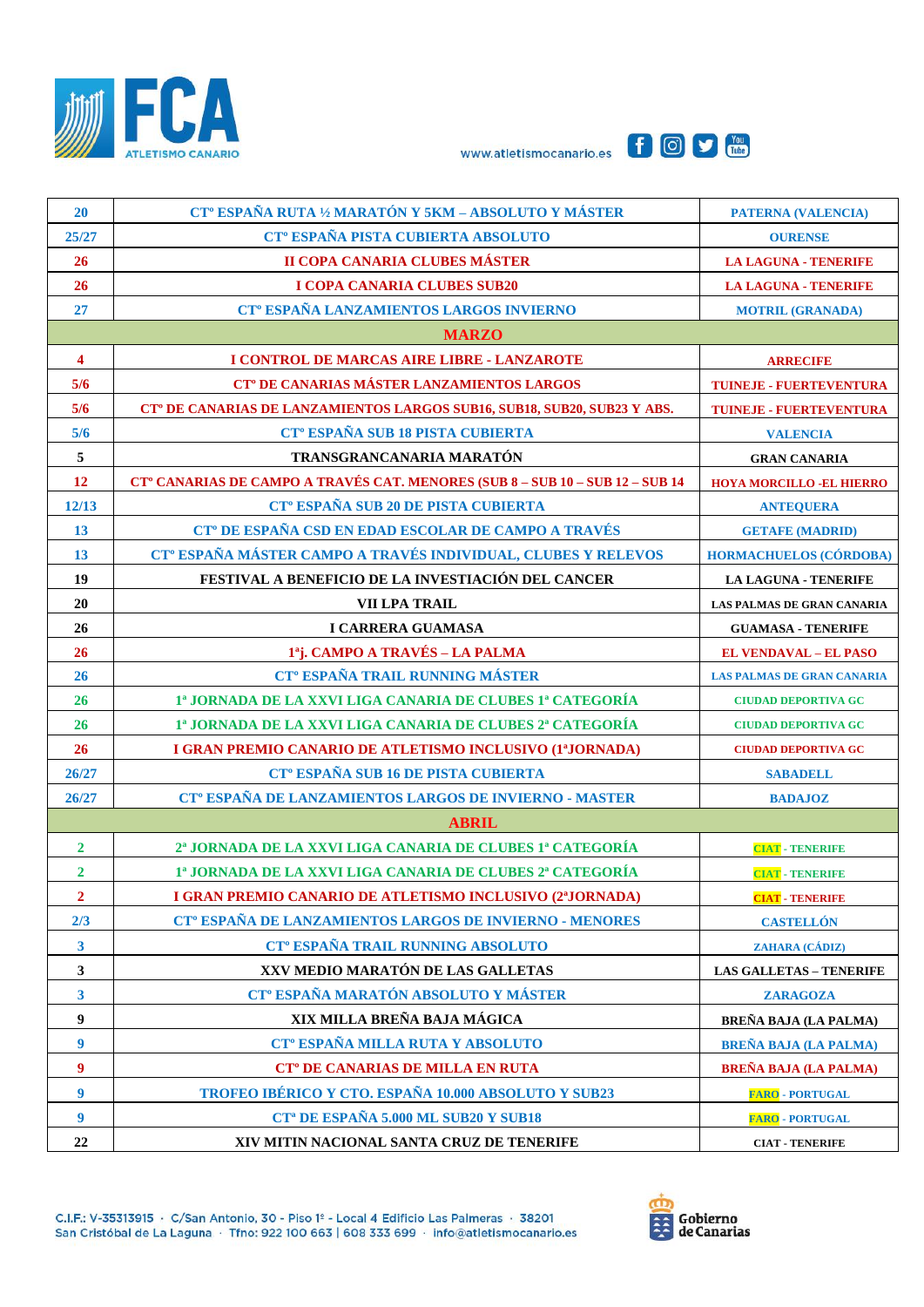





| 23    | 3ª JORNADA DE LA XXVI LIGA CANARIA DE CLUBES 1ª CATEGORÍA                                              | <b>LAS PALMAS</b>             |
|-------|--------------------------------------------------------------------------------------------------------|-------------------------------|
| 23    | 2ª JORNADA DE LA XXVI LIGA CANARIA DE CLUBES 2ª CATEGORÍA                                              | <b>LAS PALMAS</b>             |
| 23    | I GRAN PREMIO CANARIO DE ATLETISMO INCLUSIVO (3ªJORNADA)                                               | <b>LAS PALMAS</b>             |
| 23    | CT <sup>°</sup> ESPAÑA ABSOLUTO ULTRA TRAIL RUNNING                                                    | PENYAGOLOSA (CASTELLÓN)       |
| 23    | <b>CT<sup>°</sup> ESPAÑA TRAIL RUNNING MÁSTER</b>                                                      | STA. MARÍA DE GUÍA - GC       |
| 23    | <b>ENTRE CORTIJOS 2022</b>                                                                             | STA. MARÍA DE GUÍA - GC       |
| 30    | I CONTROL MARCAS AIRE LIBRE - LA PALMA                                                                 | <b>SANTA CRUZ LA PALMA</b>    |
| 30    | CT <sup>°</sup> ESPAÑA CLUBES DIVISIÓN DE HONOR - 1º JORNADA                                           | <b>VARIAS SEDES</b>           |
| 30    | CT <sup>°</sup> ESPAÑA CLUBES PRIMERA DIVISIÓN - 1º JORNADA                                            | <b>VARIAS SEDES</b>           |
|       | <b>MAYO</b>                                                                                            |                               |
| 8     | CT <sup>°</sup> ESPAÑA TRAIL RUNNING POR FEDERACIONES AUTONÓMICAS                                      | <b>BERGA (BARCELONA)</b>      |
| 7/8   | CT <sup>°</sup> DE CANARIAS PRUEBAS COMBINADAS DE AIRE LIBRE SUB-16, SUB18, SUB20, SUB23, ABS Y MÁSTER | <b>A DESIGNAR</b>             |
| 14    | <b>II CONTROL MARCAS AIRE LIBRE - LA PALMA</b>                                                         | <b>SANTA CRUZ LA PALMA</b>    |
| 14    | CT <sup>°</sup> ESPAÑA CLUBES DIVISIÓN DE HONOR - 2° JORNADA                                           | <b>VARIAS SEDES</b>           |
| 14    | CT <sup>°</sup> ESPAÑA CLUBES PRIMERA DIVISIÓN - 3 <sup>°</sup> JORNADA                                | <b>VARIAS SEDES</b>           |
| 14/15 | CT <sup>°</sup> DE CANARIAS DE AIRE LIBRE MÁSTER                                                       | <b>A DESIGNAR</b>             |
| 14/15 | <b>CT<sup>°</sup> DE CANARIAS PENTATHLON DE LANZAMIENTOS</b>                                           | <b>A DESIGNAR</b>             |
| 20/21 | <b>CT<sup>°</sup> IBEROAMERICANO</b>                                                                   | <b>LA NUCIA (ALICANTE)</b>    |
| 21    | <b>CT<sup>°</sup> ESPAÑA CLUBES SUB20</b>                                                              | <b>A DESIGNAR</b>             |
| 21/22 | CT <sup>°</sup> DE CANARIAS DE AIRE LIBRE SUB16 DGD - EDAD ESCOLAR                                     | <b>ARONA - TENERIFE</b>       |
| 21/22 | <b>CT° CANARIAS DE AIRE LIBRE SUB18 y SUB23</b>                                                        | <b>ARONA - TENERIFE</b>       |
| 21/22 | CT <sup>°</sup> ESPAÑA FEDERACIONES AUTONÓMICAS PRUEBAS COMBINADAS                                     | <b>SORIA</b>                  |
| 28    | 4ª JORNADA DE LA XXVI LIGA CANARIA DE CLUBES 1ª CATEGORÍA                                              | <b>SANTA CRUZ DE TENERIFE</b> |
| 28    | 2ª JORNADA DE LA XXVI LIGA CANARIA DE CLUBES 2ª CATEGORÍA                                              |                               |
|       |                                                                                                        | <b>SANTA CRUZ DE TENERIFE</b> |
| 28    | I GRAN PREMIO CANARIO DE ATLETISMO INCLUSIVO (4ªJORNADA)                                               | <b>CIUDAD DEPORTIVA GC</b>    |
| 29    | XXI MEDIO MARATÓN CIUDAD DE LA LAGUNA                                                                  | <b>LA LAGUNA - TENERIFE</b>   |
| 29    | <b>NEON RUN SPAIN - LA PALMA 2022</b>                                                                  | <b>LOS LLANOS DE ARIDANE</b>  |
| 29    | <b>CT<sup>°</sup> DE CANARIAS DE 5 KMS. EN RUTA</b>                                                    | <b>LOS LLANOS DE ARIDANE</b>  |
| 28/29 | <b>CT<sup>°</sup> ESPAÑA SUB14 INDIVIDUAL</b>                                                          | <b>TORREVIAJA (ALICANTE)</b>  |
| 28/29 | CT <sup>°</sup> ESPAÑA PRUEBAS COMBINADAS MÁSTER                                                       | <b>A DESIGNAR</b>             |
| 28/29 | CT <sup>°</sup> ESPAÑA PENTATLÓN LANZAMIENTOS MÁSTER                                                   | <b>A DESIGNAR</b>             |
| 28/29 | CT <sup>°</sup> ESPAÑA 10.000 Y MILLA MÁSTER                                                           | <b>A DESIGNAR</b>             |
|       | <b>JUNIO</b>                                                                                           |                               |
| 4     | <b>CT<sup>°</sup> ESPAÑA DE FEDERACIONES SUB18</b>                                                     | <b>VALLADOLID</b>             |
| 4     | CT <sup>°</sup> ESPAÑA CLUBES MÁSTER 1ª DIVISIÓN                                                       | <b>A DESIGNAR</b>             |
| 4     | CT <sup>°</sup> ESPAÑA CLUBES MÁSTER 2ª DIVISIÓN                                                       | <b>LA NUCIA (ALICANTE)</b>    |
| 4     | CT <sup>°</sup> ESPAÑA CARRERAS DE MONTAÑA ABSOLTO, MÁSTER SUB23 Y SUB20                               | <b>RIOPAR (ALBACETE)</b>      |
| 4/5   | XI MEETING INTERNACIONAL ARONA DE PRUEBAS COMBINADAS                                                   | <b>ARONA</b> (TF)             |

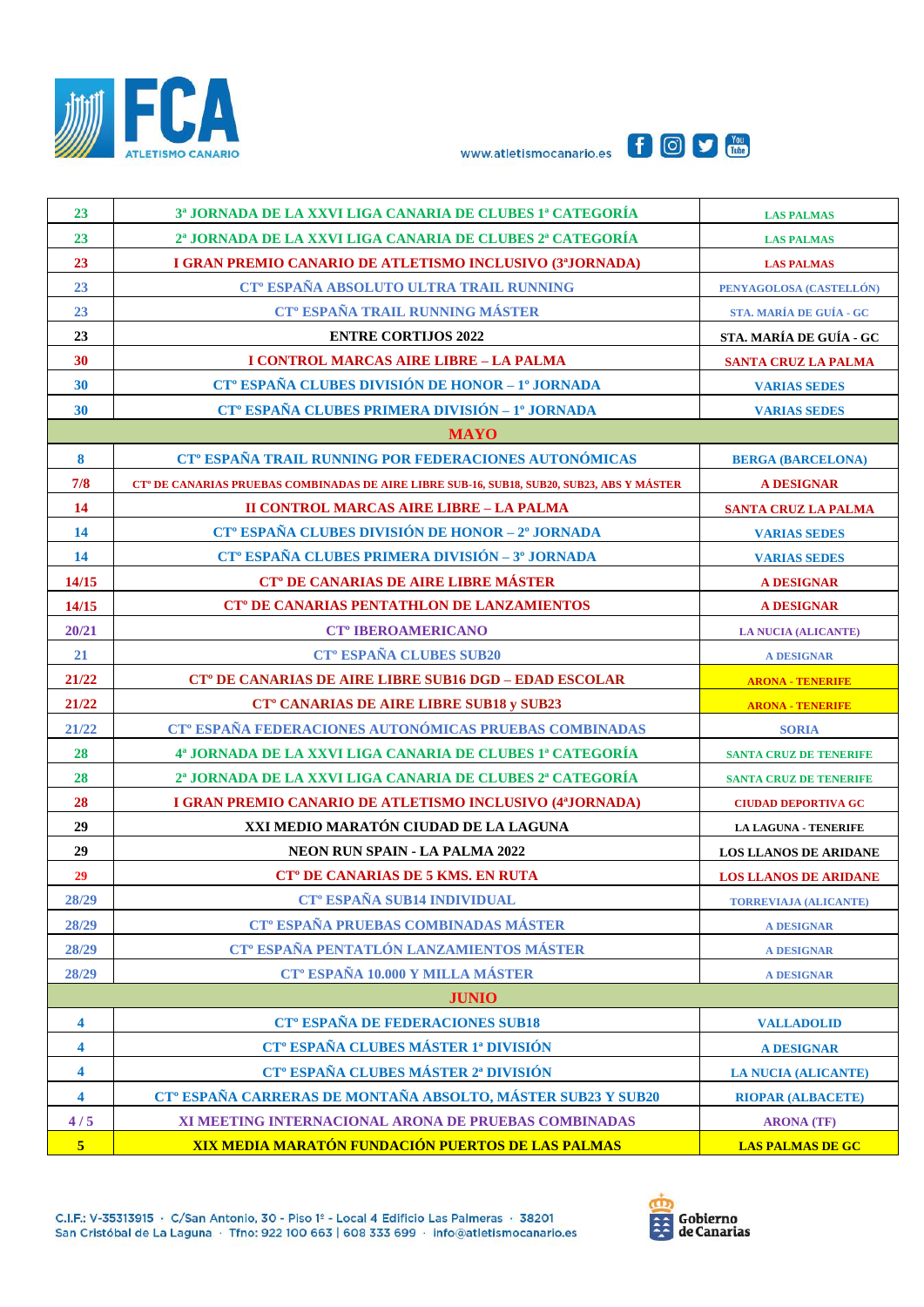





| 11                      | <b>III CONTROL MARCAS AIRE LIBRE - LA PALMA</b>                      | <b>SANTA CRUZ LA PALMA</b>     |
|-------------------------|----------------------------------------------------------------------|--------------------------------|
| <b>11</b>               | CT <sup>°</sup> ESPAÑA CLUBES DIVISIÓN DE HONOR - FINAL MUJERES      | <b>LA NUCIA /ALICANTE)</b>     |
| 11                      | CT <sup>°</sup> ESPAÑA CLUBES PRIMERA DIVISIÓN - FINAL MUJERES       | <b>LA NUCIA (ALICANTE)</b>     |
| 11/12                   | CT <sup>°</sup> ESPAÑA CLUBES DIVISIÓN DE HONOR - FINAL HOMBRES      | <b>LA NUCIA /ALICANTE)</b>     |
| 11/12                   | CT <sup>°</sup> ESPAÑA CLUBES PRIMERA DIVISIÓN - FINAL HOMBRES       | <b>LA NUCIA (ALICANTE)</b>     |
| 12                      | CT <sup>°</sup> ESPAÑA CLUBES SEGUNDA DIVISIÓN - FASE FINAL          | <b>A DESIGNAR</b>              |
| 17/19                   | <b>CT° ESPAÑA MÁSTER AIRE LIBRE</b>                                  | <b>ARONA (TENERIFE)</b>        |
| 18/19                   | <b>CT<sup>°</sup> ESPAÑA SUB18</b>                                   | <b>JEREZ FRONTERA (CÁDIZ)</b>  |
| 25/26                   | <b>CT<sup>°</sup> ESPAÑA ABSOLUTO</b>                                | <b>NERJA (MÁLAGA)</b>          |
| 25/26                   | <b>CT<sup>°</sup> DE CANARIAS DE AIRE LIBRE PARA MENORES</b>         | <b>A DESIGNAR</b>              |
|                         | <b>JULIO</b>                                                         |                                |
| 30/3                    | <b>CAMPEONATO DE EUROPA OFF - ROAD</b>                               | <b>EL PASO (LA PALMA)</b>      |
| $\overline{\mathbf{2}}$ | CT <sup>°</sup> DE ESPAÑA DE FEDERACIONES AUTONÓMICAS                | <b>GRANOLLERS (BARCELONA)</b>  |
| $\overline{2}$          | <b>CT<sup>°</sup> DE CANARIAS DE 10 KMS. EN RUTA</b>                 | <b>PUERTO DE LA CRUZ - TFE</b> |
| $\overline{2}$          | VII CARRERA URBANA PUERTO DE LA CRUZ                                 | <b>PUERTO DE LA CRUZ - TFE</b> |
| 9/10                    | CT <sup>o</sup> ESPAÑA SUB23                                         | <b>SANTANDER</b>               |
| 9/10                    | <b>CT<sup>°</sup> DE CANARIAS DE AIRE LIBRE ABSOLUTO y SUB20</b>     | <b>A DESIGNAR</b>              |
| 9/10                    | I CT <sup>°</sup> DE CANARIAS INCLUSIVO Y ADAPTADO - AIRE LIBRE      | <b>A DESIGNAR</b>              |
| 16/17                   | <b>CT<sup>°</sup> ESPAÑA SUB20</b>                                   | <b>TORRENT (VALENCIA)</b>      |
| 23/24                   | <b>CT<sup>°</sup> DE ESPAÑA SUB16</b>                                | <b>AVILES</b>                  |
| 30/31                   | CT <sup>°</sup> ESPAÑA CLUBES PRUEBAS COMBINADAS                     | <b>A DESIGNAR</b>              |
|                         | <b>AGOSTO</b>                                                        |                                |
|                         | <b>SEPTIEMBRE</b>                                                    |                                |
| 30/1                    | XV REUNIÓN NACIONAL VETERANOS "CIUDAD DE LA LAGUNA"                  | <b>LA LAGUNA - TENERIFE</b>    |
|                         | <b>OCTUBRE</b>                                                       |                                |
| $\overline{2}$          | <b>IV CT<sup>°</sup> DE CANARIAS SUB14 POR EQUIPOS</b>               | <b>CIAT - TENERIFE</b>         |
| 8/9                     | CT <sup>°</sup> ESPAÑA FEDERACIONES PISTA SUB16 EDAD ESCOLAR         | <b>PAMPLONA (NAVARRA)</b>      |
| 15                      | V BEYOND THE COST SKY TOUR GRAN CANARIA                              | <b>GRAN CANARIA</b>            |
| 21/22                   | <b>CT<sup>°</sup> DE ESPAÑA SUB14 POR EQUIPOS</b>                    | NERJA - MÁLAGA                 |
| 22                      | <b>CT<sup>°</sup> ESPAÑA CLUBES SUB16</b>                            | <b>A DESIGNAR</b>              |
| 29                      | CT <sup>°</sup> CANARIAS CAMPO A TRAVÉS CLUBES y RELEVOS MIXTOS      | <b>A DESIGNAR</b>              |
|                         | <b>NOVIEMBRE</b>                                                     |                                |
| 13                      | VIII MARATÓN DE TENERIFE NAVIERA ARMAS                               | <b>SANTA CRUZ DE TENERIFE</b>  |
| 27                      | CT <sup>°</sup> DE CANARIAS DE PISTA DE INVIERNO. CATEGORÍAS MENORES | <b>A DESIGNAR</b>              |
|                         | CT <sup>°</sup> ESPAÑA CLUBES CAMPO A TRAVÉS                         | <b>ATAPUERCA (BURGOS)</b>      |
| <b>DICIEMBRE</b>        |                                                                      |                                |
| $\overline{\mathbf{4}}$ | CT <sup>°</sup> ESPAÑA CLUBES SUB20 PISTA CUBIERTA                   | <b>A DESIGNAR</b>              |
| <b>11</b>               | CT <sup>°</sup> ESPAÑA MARCHA DE INVIERNO DE PROMOCIÓN               | <b>CIEZA (MURCIA)</b>          |
| <b>18</b>               | CT <sup>°</sup> ESPAÑA CLUBES SUB16 PISTA CUBIERTA                   | <b>A DESIGNAR</b>              |